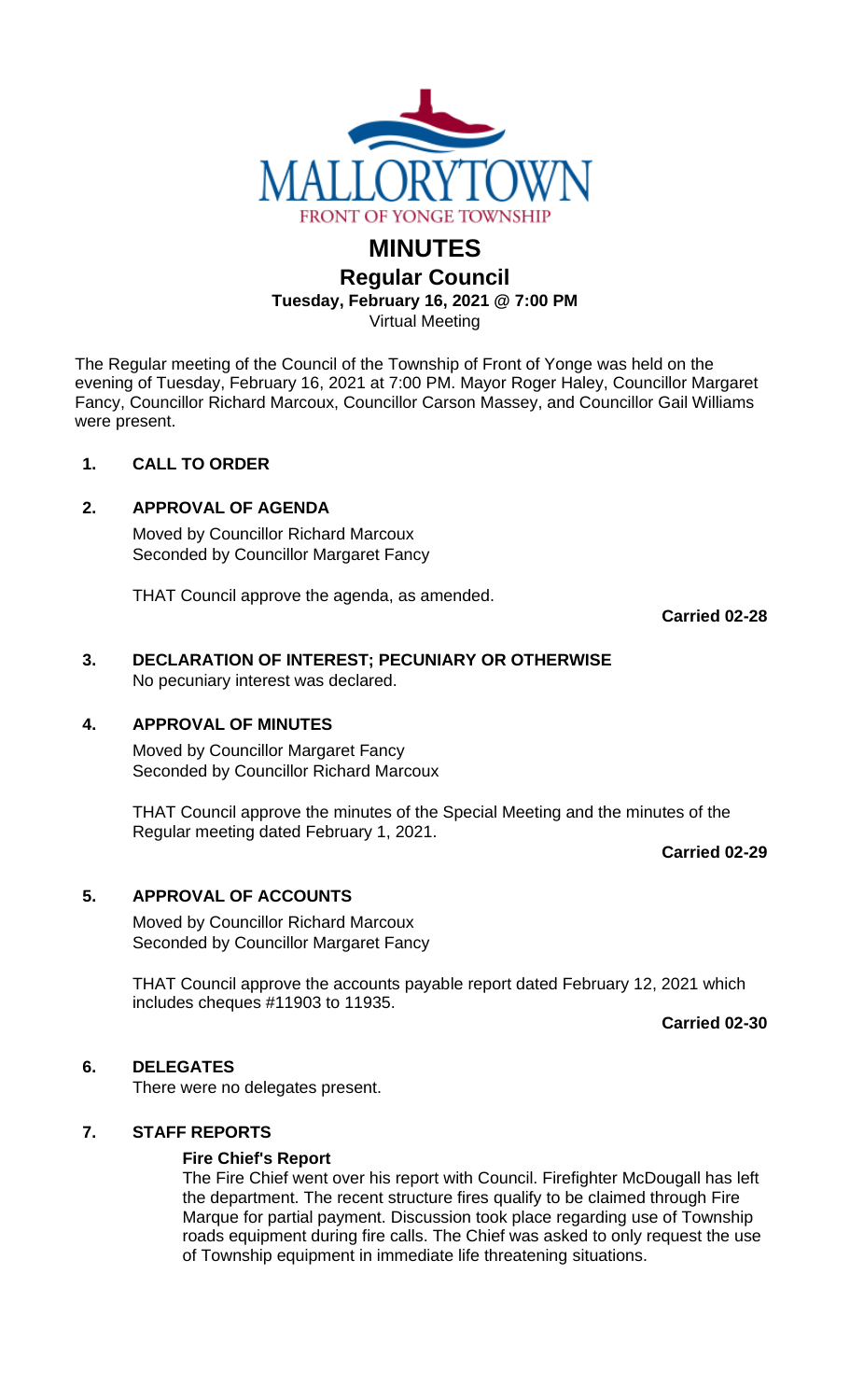THAT Council accept the Fire Chief's report.

**Carried 02-31**

#### **Public Works Superintendent's Report & Action Plan**

The Public Works Superintendent went over his report with Council. Discussion took place regarding 2021 stone tenders. Council agreed to purchase from the same supplier for 2021, as prices remain the same as 2020. Staff will contact CN regarding procedures when the road is closed due to track repairs. Moved by Councillor Richard Marcoux Seconded by Councillor Margaret Fancy

THAT Council accept the Public Works Superintendent's report and action plan.

#### **Carried 02-32**

#### **Clerk's Report & Action Plan**

The Clerk went over her report with Council. A Strategic Plan meeting will be held on March 15th at 6:00 pm. A budget meeting will be held on March 22nd at 6:30 pm. Moved by Councillor Margaret Fancy

Seconded by Councillor Richard Marcoux

THAT Council accept the Clerk's report and action plan.

#### **Carried 02-33**

#### **Clerk's Report - Community Safety & Well Being Plans**

The Clerk presented her report regarding the current status of the Community Safety & Wellbeing Plans. Councillor Fancy provided some background information on the purpose and requirements of these plans. Moved by Councillor Richard Marcoux Seconded by Councillor Margaret Fancy

THAT the Clerk's report regarding Community Safety & Well Being Plans be received.

**Carried 02-34**

**Treasurer's Report - Council Remuneration & Expense Summary** Moved by Councillor Margaret Fancy Seconded by Councillor Richard Marcoux

THAT Council accept the Treasurer's report.

**Carried 02-35**

## **8. COMMITTEE REPORTS**

**Community Development Committee Meeting Minutes** Moved by Councillor Richard Marcoux Seconded by Councillor Margaret Fancy

THAT the Community Development Committee meeting minutes dated November 26,2020 and the draft minutes dated January 28, 2021 be received.

**Carried 02-36**

#### **Broadband Committee Update**

The committee met with Lansdowne Telephone Company last week. The grant proposal that's been prepared will include the entire township, with the exception of only a few properties within the Township. Both television and cell service is included in the proposal.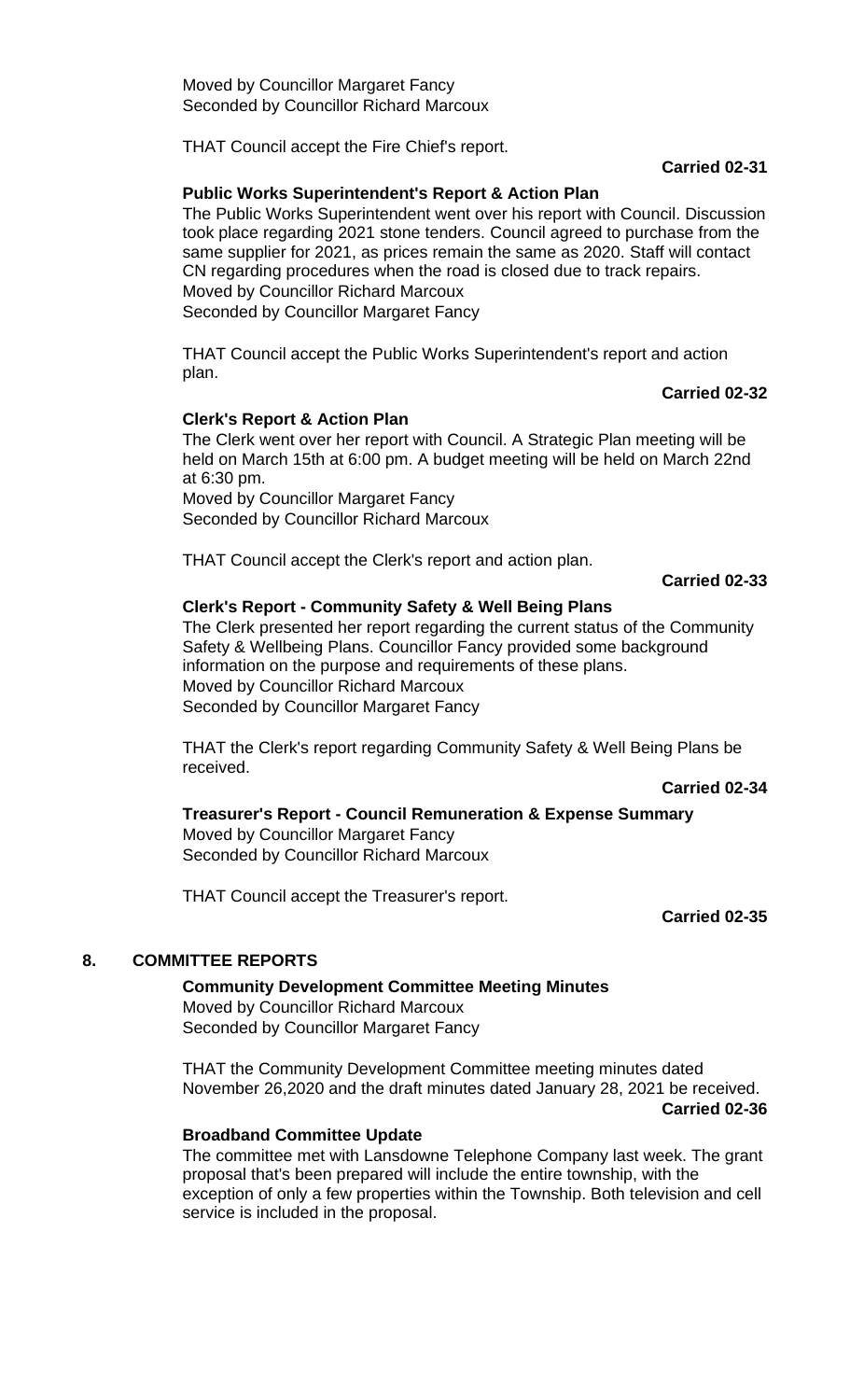#### **9. BY-LAWS**

**Waste Site Services Contract** Moved by Councillor Margaret Fancy Seconded by Councillor Richard Marcoux

THAT a By-law to Enter Into an Agreement With X-Treme Snowplowing and Lawn Care Inc. for the Provision of Waste Management be read a third and final time, numbered as By-law #07-21, signed by the Mayor and Clerk, sealed with the Corporate Seal and engrossed in the by-law book.

**Carried 02-37**

#### **Public Notice Policy**

Moved by Councillor Gail Williams Seconded by Councillor Carson Massey

THAT a By-law to Prescribe the Form and Manner and Times For the Provision of Notice be read a first and second time.

**Carried 02-38**

Moved by Councillor Carson Massey Seconded by Councillor Gail Williams

THAT a By-law to Prescribe the Form and Manner and Times For the Provision of Notice be read a third and final time, numbered as By-law #08-21, signed by the Mayor and Clerk, sealed with the Corporate Seal and engrossed in the bylaw book.

**Carried 02-39**

## **Agreement - Chief Building Official**

Moved by Councillor Gail Williams Seconded by Councillor Carson Massey

THAT a By-law to Authorize an Agreement Between the Township of Front of Yonge and Ernest Tkachuk be read a first and second time.

#### **Carried 02-40**

Moved by Councillor Carson Massey Seconded by Councillor Gail Williams

THAT a By-law to Authorize an Agreement Between the Township of Front of Yonge and Ernest Tkachuk be read a third and final time, numbered as By-law #09-21, signed by the Mayor and Clerk, sealed with the Corporate Seal and engrossed in the by-law book.

**Carried 02-41**

## **10. CORRESPONDENCE**

**Donation Request - Frontenac Arch Biosphere Reserve** Moved by Councillor Gail Williams Seconded by Councillor Carson Massey

THAT Council agree to donate \$300 to Frontenac Arch Biosphere Reserve. **Carried 02-42**

#### **11. COMMUNICATIONS**

Discussion took place regarding the St. Lawrence Parks Commission's procedures regarding maintenance of the bike path on the Parkway. Recently, a media release was issued from the SLPC requesting residents to stop clearing the bike path. Mayor Haley and Councillor Fancy will be attending a meeting with the SLPC Board Chair and staff to discuss this matter further.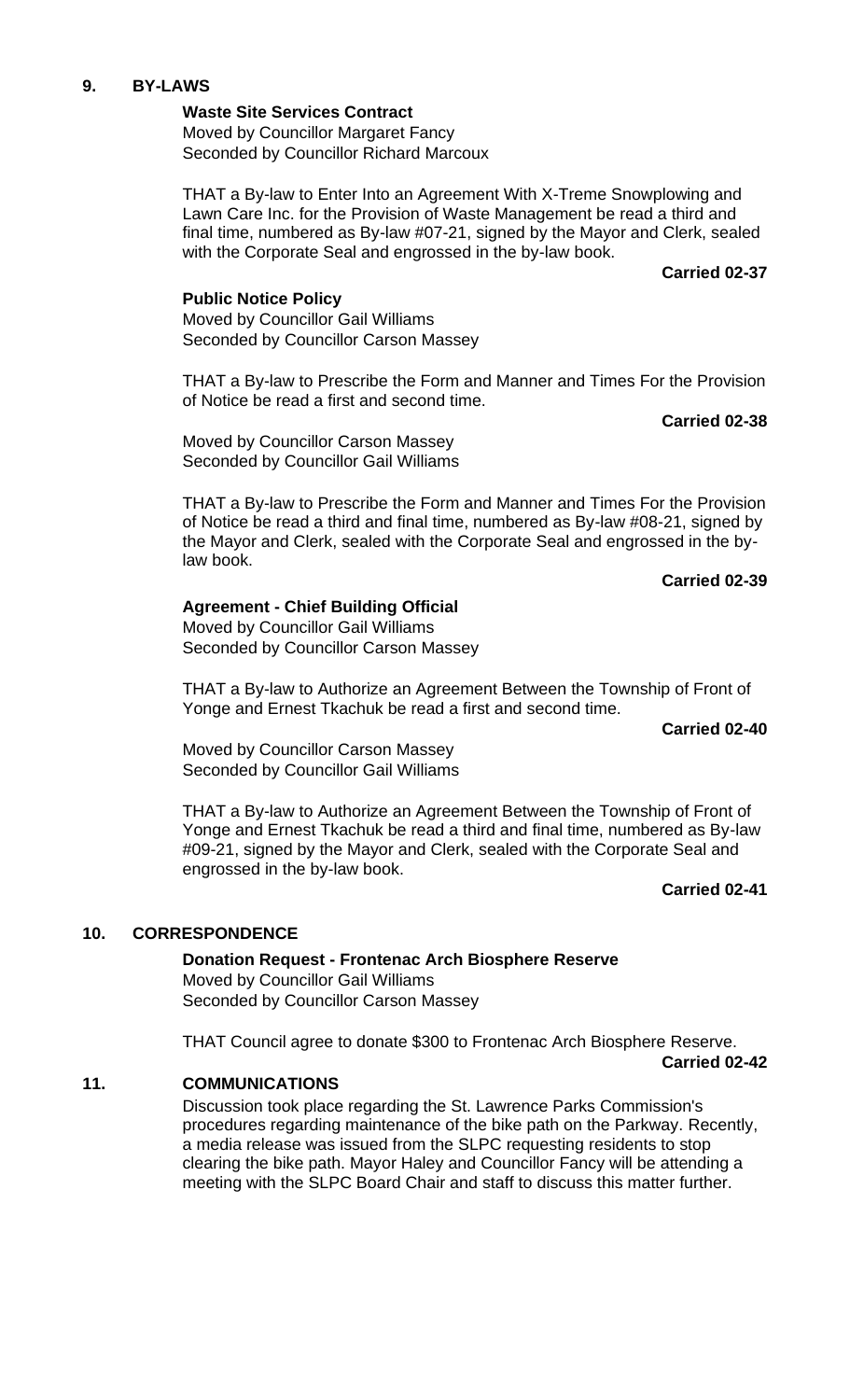## **12. RESOLUTIONS**

# **Township of Augusta - Ontario Fire College**

Moved by Councillor Carson Massey Seconded by Councillor Gail Williams

THAT Council endorse the resolution of the Township of Augusta regarding the Ontario Fire College.

#### **Carried 02-43**

#### **Township of North Glengarry - Allowing Small Businesses to Reopen With Required Health Guidelines & Protocols** Moved by Councillor Gail Williams

Seconded by Councillor Carson Massey

THAT Council endorse the resolution of the Township of North Glengarry & the United Counties of Stormont, Dundas & Glengarry regarding allowing small businesses to reopen with required health guidelines & protocols.

**Carried 02-44**

# **Township of South-West Oxford - Automatic Speed Enforcement**

Moved by Councillor Carson Massey Seconded by Councillor Gail Williams

THAT Council endorse the resolution of the Township of South-West Oxford regarding automatic speed enforcement.

**Carried 02-45**

## **Municipality of Grey Highlands - Municipal Insurance**

Moved by Councillor Gail Williams Seconded by Councillor Carson Massey

THAT Council endorse the resolution of the Municipality of Greg Highlands regarding municipal insurance.

**Carried 02-46**

## **13. ANNOUNCEMENTS**

There were no announcements.

## **14. NOTICES OF MOTION**

The following resolutions will be considered at the next regular meeting:

- City of St. Catherine's regarding universal paid sick days in Ontario

- Guelph/Eramosa Township regarding advocacy for Reform regarding MFIPPA legislation

# **15. PUBLIC QUESTION PERIOD**

#### **16. "IN CAMERA" MEETING - NIL**